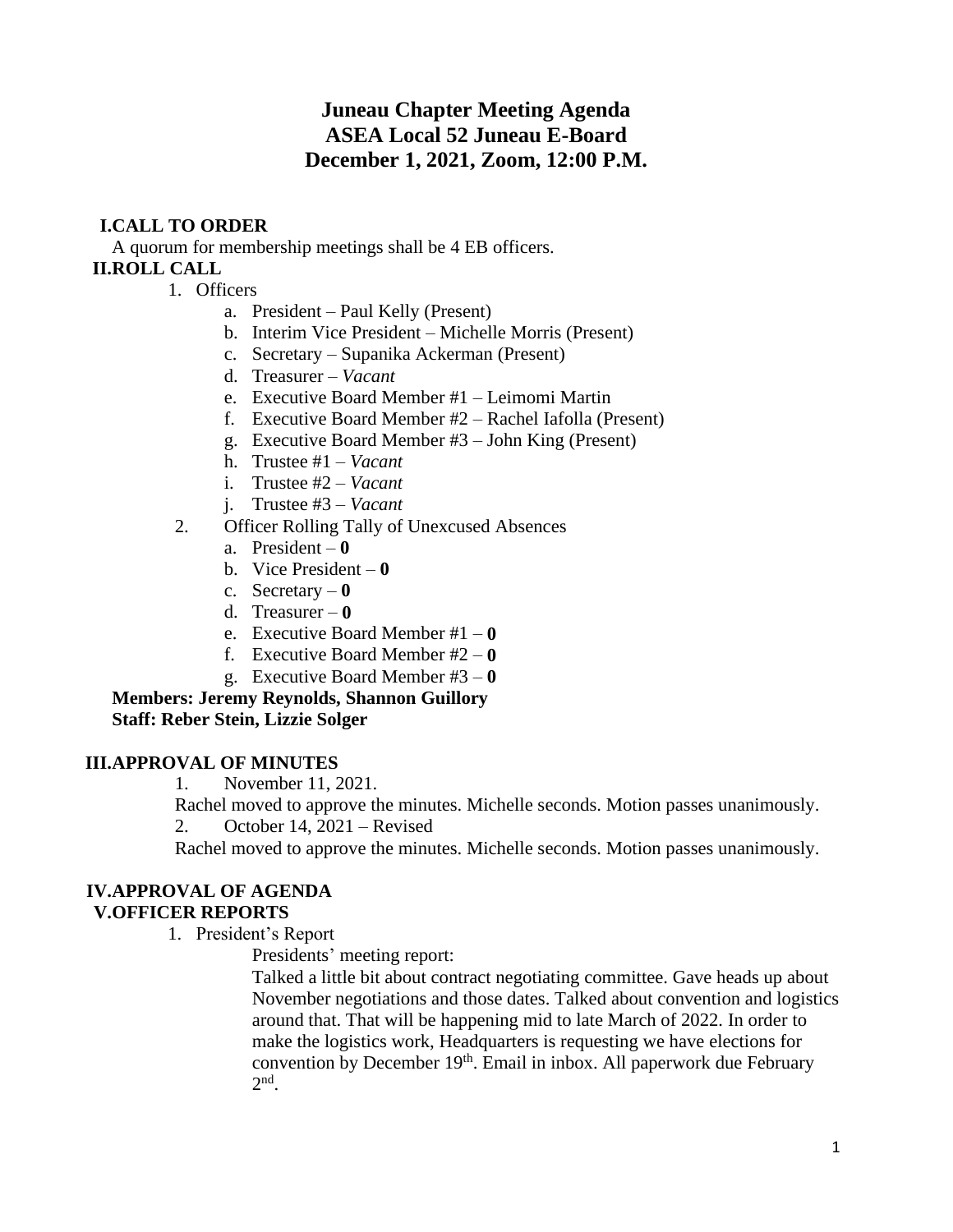Trying to form an elections committee now. Set Election date on 19<sup>th</sup>, assuming if more than 12 people apply to be delegates. Deadline to apply is December 16<sup>th</sup>.

Received a presentation on the free college tuition benefit. Sam Harris will set up a presentation for membership. More information can be found at: [https://freecollege.afscme.org](https://freecollege.afscme.org/)

Upcoming state e-board meeting on December  $7<sup>th</sup>$  on updates to the convention. International convention is also happening in Philadelphia from July  $16-20$ <sup>th</sup>.

- a. Appointed Supanika Ackerman to the Strategic Plan Committee
- 2. Secretary's Report
	- a. No votes held by email since previous regular Executive Board meeting
- 3. Treasurer's Report to be given by President
	- a. New signers at AlaskaUSA
	- b. Financial Report
		- i. \$36920.74 balance.

Michelle: Need to meet to determine who is taking over treasurers' duties. Also, need to follow-up from payment from Headquarters.

- 4. Committee Reports
	- a. **Audit Committee** (Jeremy Reynolds chair, Shannon Guillory, Adam Bauer)

FY21 Audit Committee: Things did get better as opposed to previous fiscal years. Did not have access to all cancelled checks due to high turnover in treasurers position: lots of red marks/not applicable. Did not have access to expense reports, minutes, lease agreements, contracts, or memorandums. Audit findings have been submitted via email. Audit went smoother than last audit. Recommendations to store minutes in drive and make sure audit committee has access.

b. **Recruitment Committee** (Rachel Iafolla - chair, John King, Paul Kelly)

Lovely first meeting two weeks ago. We came up with 3 essential tasks: 1) Getting folks to the meeting 2) Re-establishing Juneau chapter presence 3) Recruiting to the e-board.

New Year Message: Hello from the E-board and here are our goals for the year.

Going to Stewards meeting to recruit them to help. Paul will get a list of union members and get survey data for folks who were interested. Email will go out for later this month for the next recruitment committee meeting.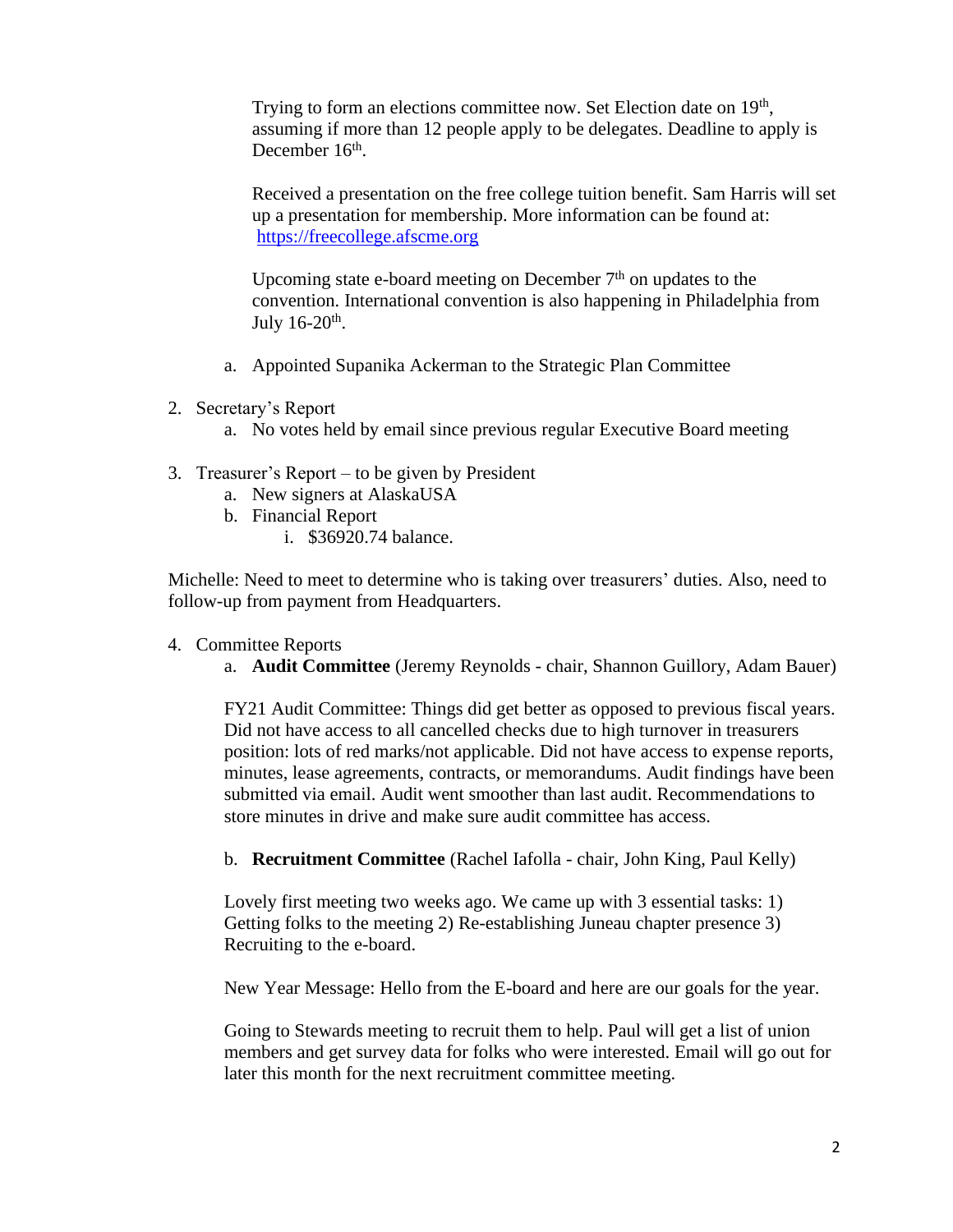Paul: Started monthly email. Hope other e-board members may help send it in the future.

Michelle: Rich Clyme always gives floor to e-board member. Good to attend Steward meeting.

Rachel: Since Michelle/Paul are already stewards and attend stewards meetings, could you reach out to them.

Paul: Maybe invite Rych to attend and give Stewards report at future E-board meetings.

c. **Strategic Planning Committee** (Paul Kelly - chair, Rachel Iafolla, Supanika Ackerman)

Had 2 meetings. Set some goals/how we want to make progress as a committee. Our first goal was setting goals! We came up with a draft mission: "Make Juneau the best place to work for all state employees." Vision: Active & Engaged members working in solidarity for each other and the community. Motto: "For the members, by the members" Potential contest for a logo for our chapter.

3 draft goals: Build Cohesiveness, Support & Uplift Members, Promote Juneau

Next month finalize plan for achieving those goals, February: finalize metrics for achieving those goals, and March to deliver to e-board and get feedback.

### **VI.UNFINISHED BUSINESS**

1. Holiday party/event update

Dates for potential rental of Savikko Cabin. Michelle liked Sunday afternoon 1-3pm timeslot because its still light out. After the new year would be a good time. Potentially January 9<sup>th</sup> (Right after Juneau School District break)  $16<sup>th</sup>$  (MLK long weekend) or  $23<sup>rd</sup>$ ? John will check out website and send follow-up email.

Rachel had also looked up the drive-in and it didn't seem like an option since dates weren't good and potential cancellations for weather.

## **VII.NEW BUSINESS**

### **VIII.ANNOUNCEMENTS**

Dick Isaac has retired, so just Lizzie in the office right now.

### **IX.SET DATE/AGENDA FOR NEXT MEETING:**

Next Membership meeting: December 14<sup>th</sup> at Noon. Next E-board meeting: January 12<sup>nd</sup> at Noon.

**X.**